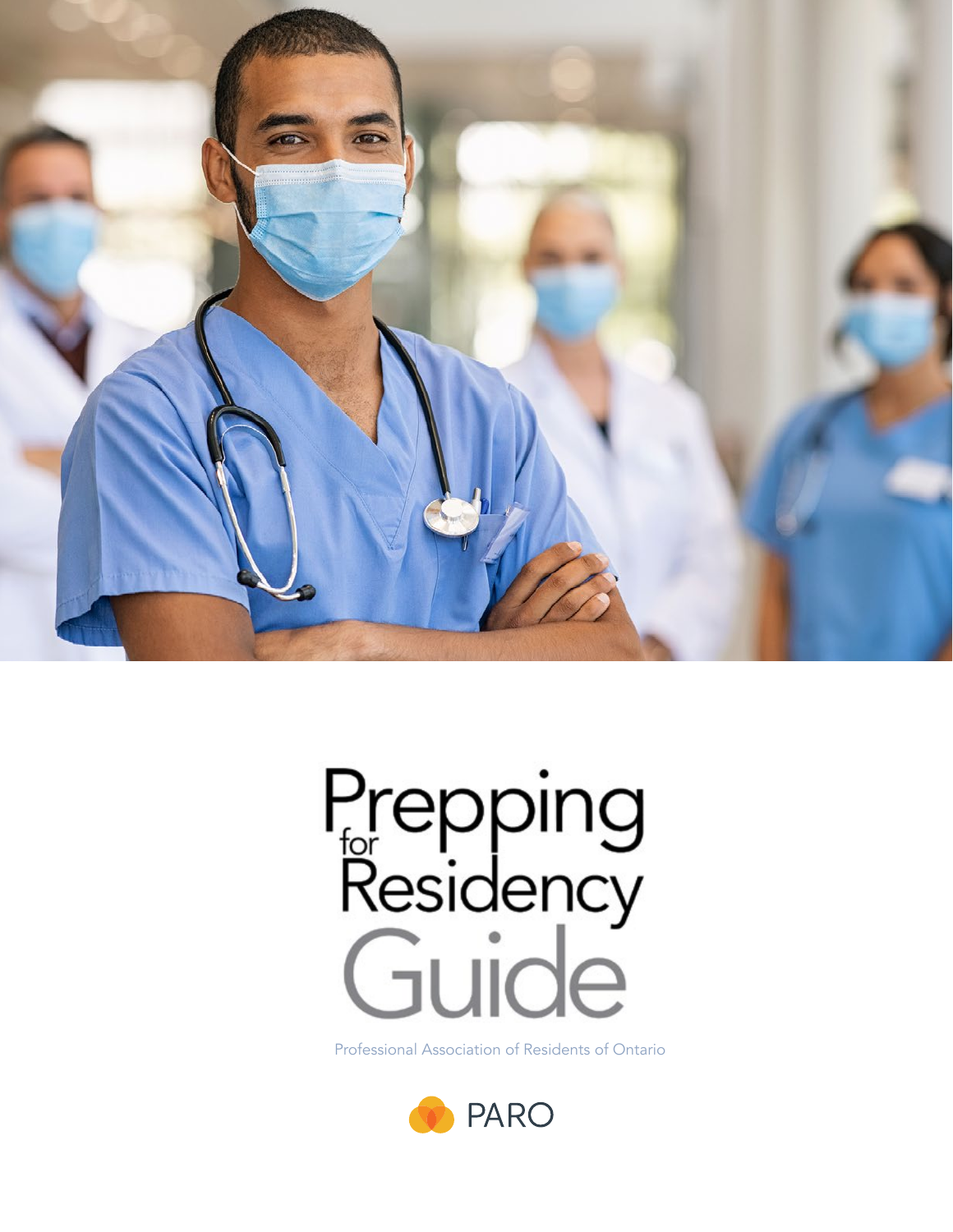

Welcome

# [THRIVING IN RESIDENCY](#page-3-0)

- [a\) Understanding your Role](#page-3-1)
- [b\) Keys to Success](#page-3-2)
- [c\) Three Top Tips](#page-4-0)

# [WORKING IN RESIDENCY](#page-6-0)

- [a\) Before you can start](#page-6-0)
- [b\) Salary and Benefits](#page-7-0)
- [c\) Professional Memberships](#page-13-0)

# [ABOUT PARO](#page-15-0)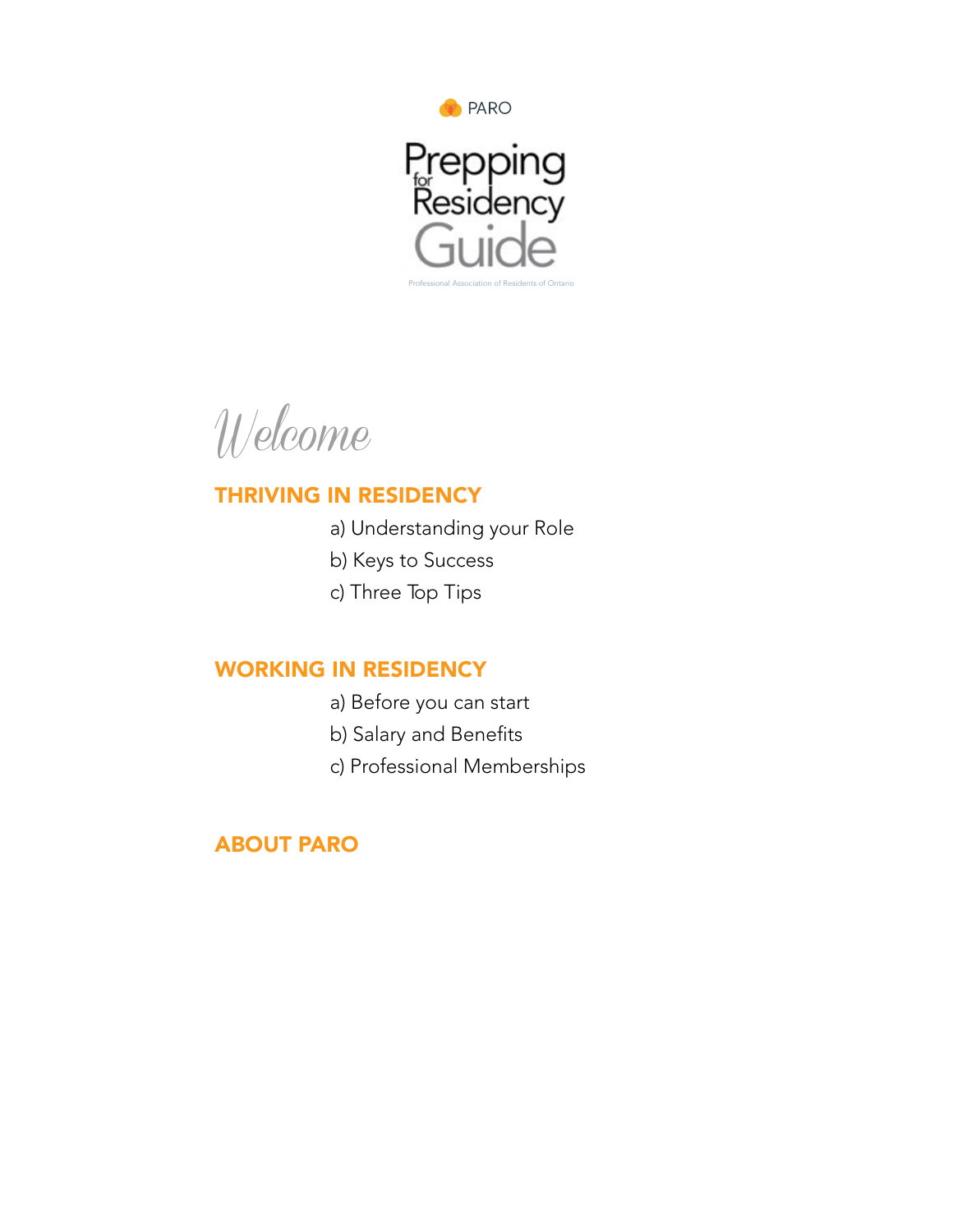# $\mathcal{C}$ ongra $t$ s on matching to ontario, doctor

Your hard work and passion for medicine have paid off, bringing you to this amazing new place in your career and life: training for your specialty.

Thousands of doctors have stood where you are now, filled with enthusiasm and, yes, trepidation, wondering exactly what this next stage will hold.

We recognize that you have a lot of logistical questions — wondering about everything from how to get a pager to where to pick up your scrubs. Rest assured, you'll get all the necessary information from your site well in advance of your start date.

In the meantime, check out this Prep Guide we've created to help you set yourself up for success. It includes tips for thriving in residency, offers details about your contract, salary and benefits packages, and explores your options when it comes to professional memberships.

We also want to introduce you to PARO and let you know that we are here for you, every step of the way. So bookmark our guide, and come back as often as you like. We look forward to helping you.

# FIRST THINGS FIRST AS YOU GEAR UP FOR RESIDENCY, HERE'S A REMINDER OF THE TIME-SENSITIVE ITEMS THAT REQUIRE YOUR IMMEDIATE ATTENTION:

- $\blacktriangleright$  Acquire your Certificate of Registration
- $\vee$  Obtain your Medical Liability Protection
- $\vee$  Update your immunizations
- $\blacktriangleright$  Review your University Registration Package and submit documentation and fees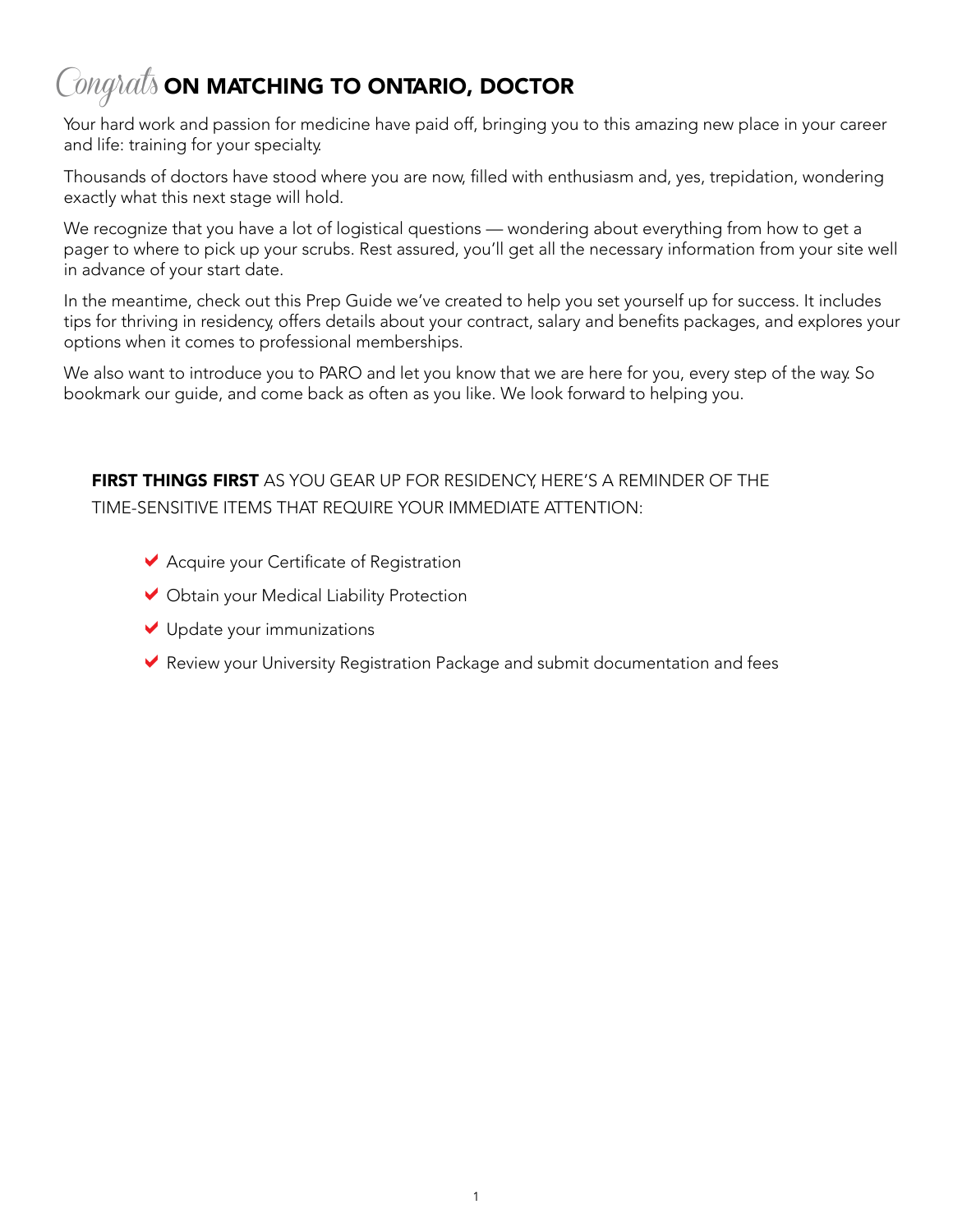# <span id="page-3-0"></span>THRIVING IN RESIDENCY

Kudos, doctor, you are now ready to start work. If you're feeling a swirl of emotions — exhilaration mixed with anxiety — relax. That's completely normal.

Embolden yourself with the realization that our province's top doctors have walked this path. In fact, the very physicians who came before you helped create our professional pledge, a code that encourages you to take the personal initiative necessary to make our medical system the best it can be.

### I am a doctor training to be a specialist…

I don't intimidate, harass, or devalue people I lead the way I want to be led

I support and mentor members of the team

I speak up when things negatively affect the workplace

I am clear on expectations and am aware of my limitations I collaborate to get better team and patient results

I FOSTER A SHARED LOVE OF MEDICINE

### <span id="page-3-1"></span>**UNDERSTANDING YOUR NEW ROLE**

Rewarding experiences and challenging responsibilities await you. You'll be acquiring knowledge and skills, caring for patients and being paid for your contributions, all to prepare you for your certification exams and independent practice.

This means you will be called on to juggle many roles: Depending on the day, you will alternate between being a student, a teacher and an employee. Regardless of the hat you wear, you will often be interacting with patients — people who may not understand exactly what a resident is.

So think ahead to that first time you will introduce yourself. What will you say? This is one time your opening line is really important. Even if your patient doesn't know what a resident is, you can bet they are thinking one of two things: Is s/he a 'real' doctor? How much experience does s/he have?

You can easily quell their concerns and misconceptions with the proper introduction. For example, if your name is Julie Miller and you are starting your Family Medicine residency, look your patient directly in the eyes and extend a firm handshake while saying: "Hi, I'm Doctor Miller. I'm training to be a specialist in Family Medicine".

# <span id="page-3-2"></span>**KEYS TO SUCCESS**

Your love of medicine needs to be your focus throughout your career. Yes, there will be times when stress overwhelms you, but you must remember that the stress is worthwhile because of the goals you've set for yourself and the good that you will do.

If you find yourself struggling, remember that you're not alone. Make the most of your contacts by reaching out to those around you — a trusted colleague or mentor, your program director, or a health-care professional.

And make friends with the folks at the Resident Wellness Office located in your university's postgraduate medical education (PGME) office. This office has resources that can put you in touch with the right people who will help you manage conflicts. Whether you're feeling burnt out, are having a relationship issue, or are struggling in your residency program, your PGME office is always available to assist you.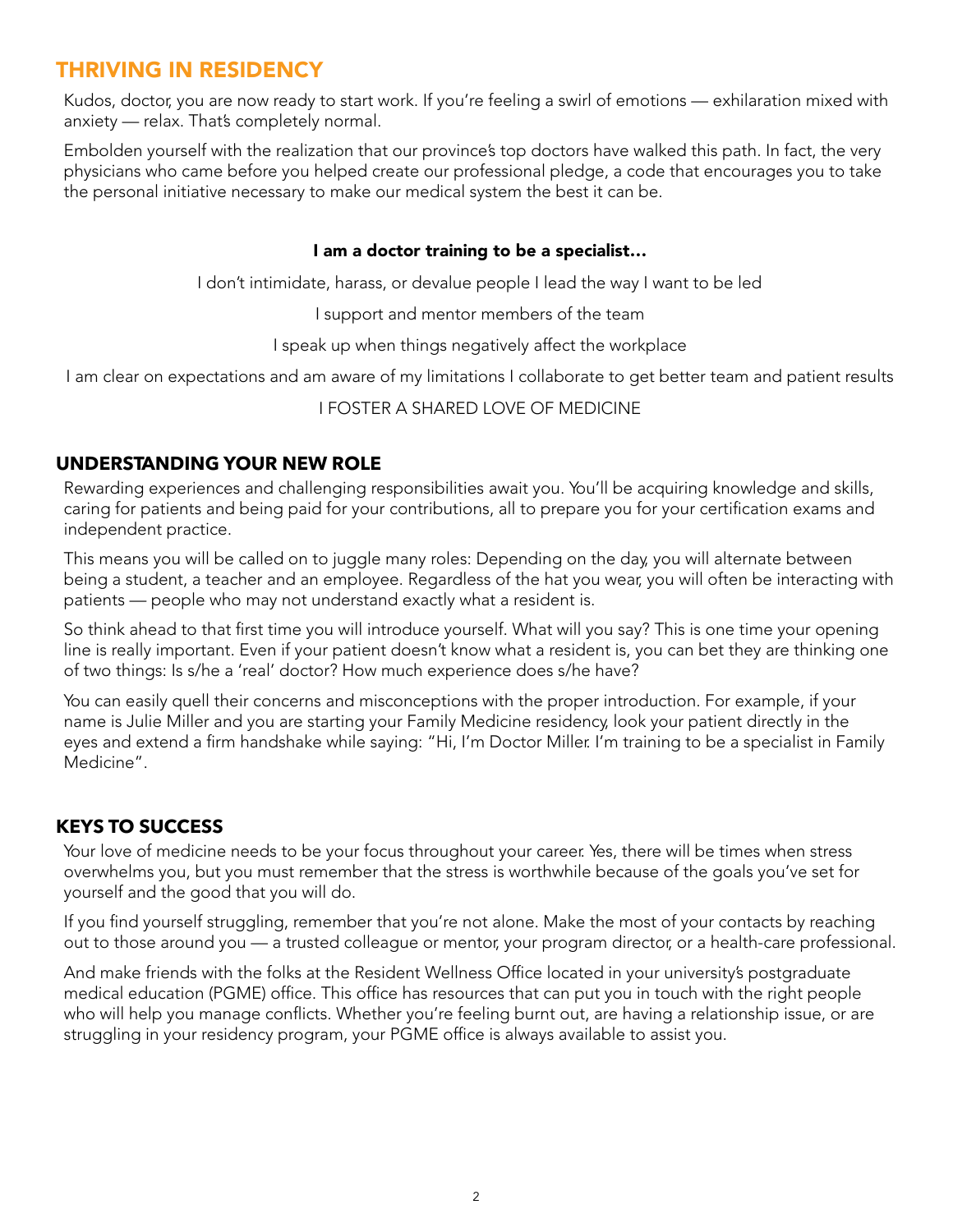### <span id="page-4-0"></span>**THREE TOP TIPS**

The best advice, whether you're at Day One or Day 1000 of residency, is to take care of yourself today for a healthier tomorrow. Here's how:

- 1. Create a strong support network of friends and family
- 2. Manage your wellness via sleep, diet and exercise
- 3. Book vacation time

### 1. Create a strong support network of friends and family

As soon as possible, connect with a senior resident in your program and learn the inside scoop about residency. Every program is a little different, so this will help you prepare for the days ahead.

Look for opportunities to get involved in your new community. Organize outings with your program as well as with other programs. Attend PARO social events. Consider starting or joining a study club to maximize your academic and social support.

If you want to better understand the resources available to you, click here:

### [OMA resources](http://php.oma.org/)

[CMPA resources](https://www.cmpa-acpm.ca/en/advice-publications/physician-wellness)

 [PARO Helpline](https://myparo.ca/helpline/) – 1-866-HELP-DOC – a confidential support service for residents, medical students, their partners and families.

### 2. Manage your wellness

If ever there was a time to create a personal wellness plan, the start of your residency is it. Habits you form today will carry you through the next few years.

### **• Practice safe sleep**

Learning how to get a good "day's" sleep post call is key to managing your exhaustion levels. Here are a few tips: Curb your caffeine intake before your shift ends and get a good blind or blackout curtains for your bedroom window. Investing in earplugs and a sleep mask may also help you shut out the world and get some shut-eye.

### • **Make time for exercise**

A good rule is to aim for a daily sweat session — even if it's only 10 minutes at a time. Studies show, short bursts of intensive exercise are as beneficial as longer-term workouts.

### • **Don't skimp on nutrition**

Start each day with a balanced breakfast to fuel your body. It's hard to eat well when you're on the go, but it's not impossible. Plan ahead. Carry bottled water, granola bars and whole fruits in your backpack, so you're not scouring the vending machine for a quick hit of candy or chips. If you're on call when the cafeteria will be closed, buy a salad and stick it in the fridge before your shift starts.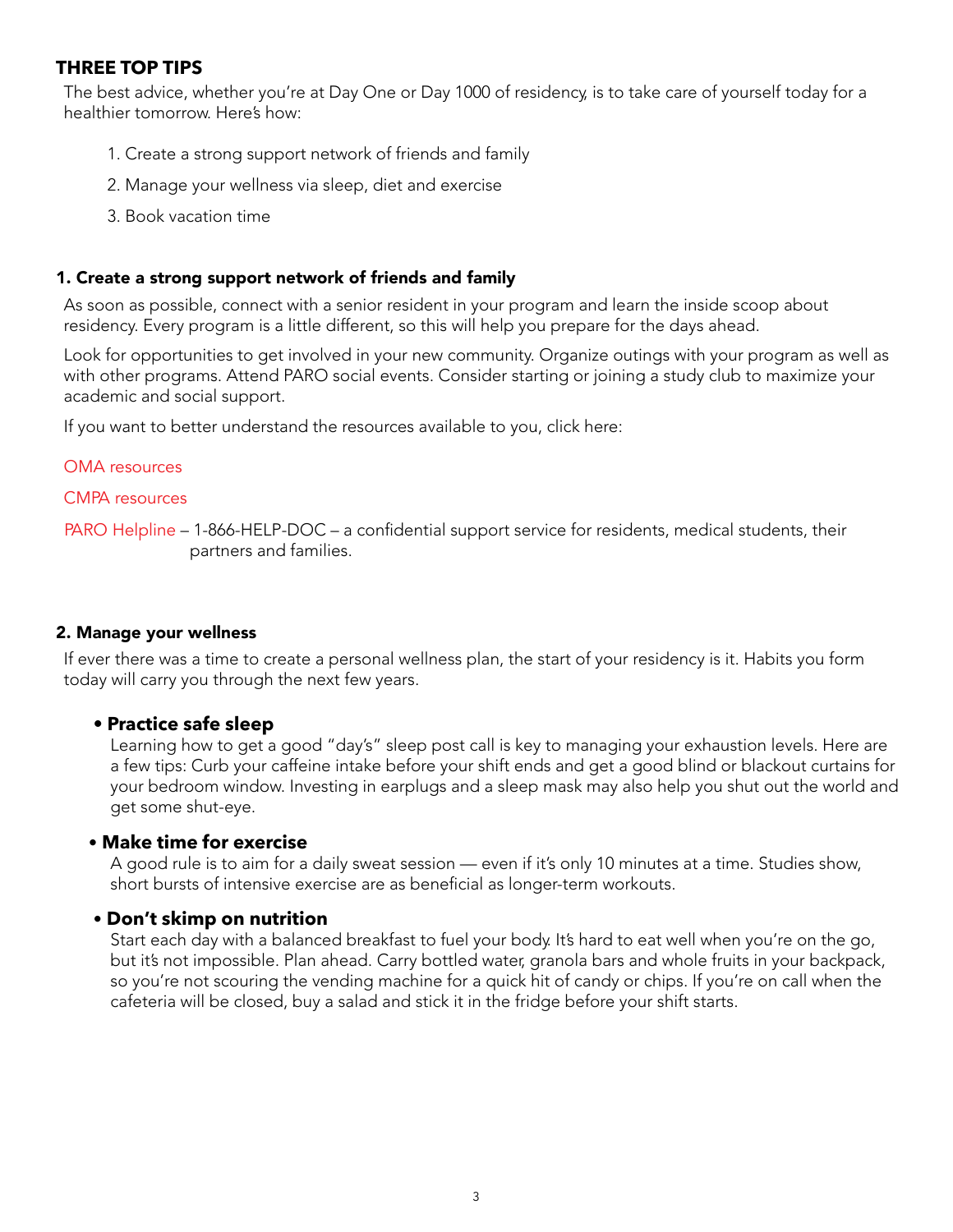### 3. Book vacation time

In order to stay on your A Game, you need away time. Vacations aren't just for fun (although they most definitely are that!), they're healthy too, helping prevent burnout thus improving your productivity.

In order to take advantage of your vacation time, we recommend that within the first three months of your residency you should decide when you would like to schedule your vacation time.

TOP TIP: We recommend that you don't save vacations for late in the academic year. Adapting to your role as a doctor will be an exciting learning experience and taking the time to recharge with a vacation will make it more enjoyable.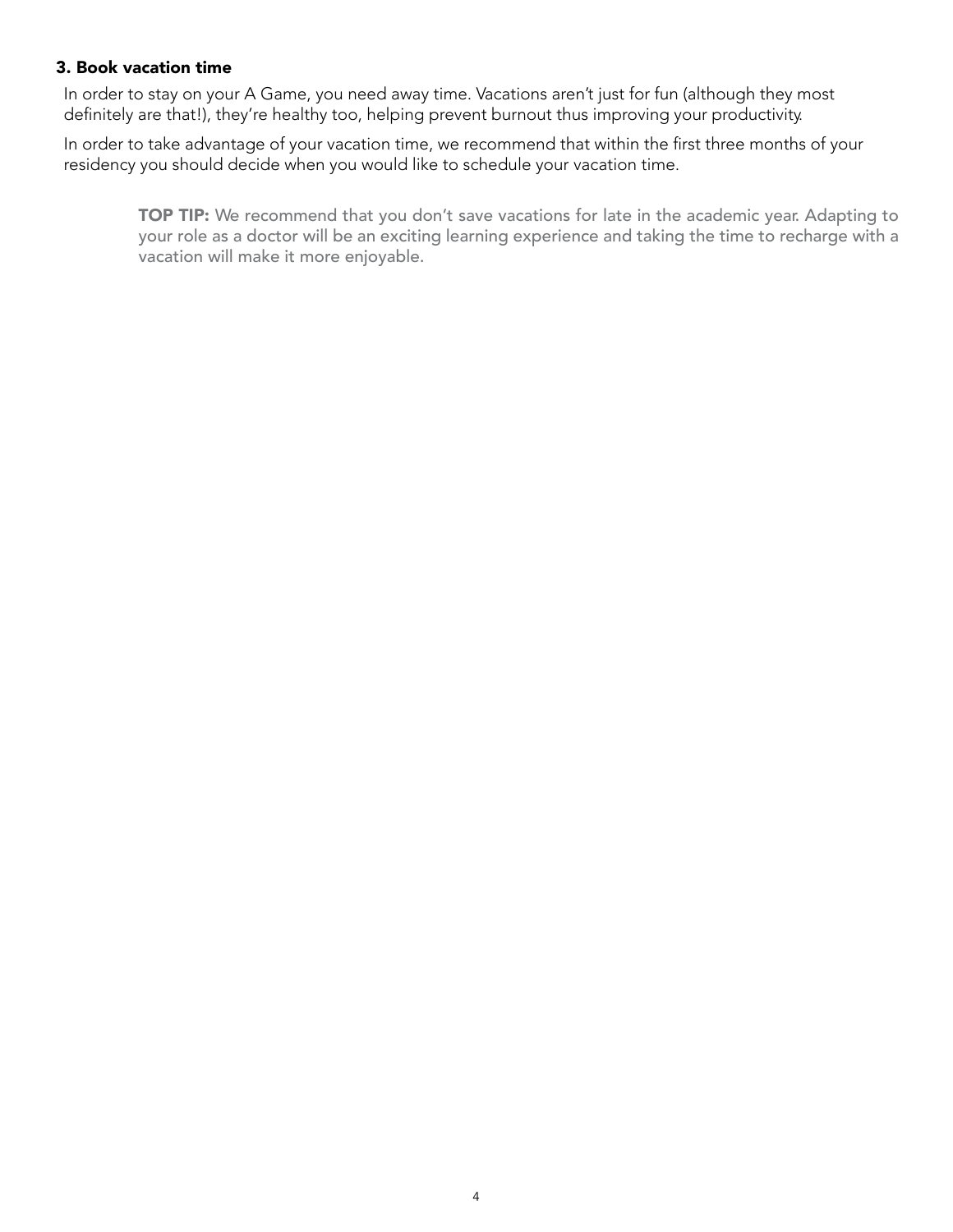# <span id="page-6-0"></span>WORKING IN RESIDENCY

Before you can start working in Ontario's medical system, there are a few steps you must take. In most cases, your university will have provided you with this information, but it bears repeating. Here are your priorities:

- 1. Acquire your Certificate of Registration from the College of Physicians and Surgeons of Ontario.
- 2. Obtain medical liability protection through Canadian Medical Protective Association.
- 3. Update your immunization status.

### 1. Certificate of Registration

The province's regulatory body for physicians is the College of Physicians and Surgeons of Ontario (CPSO). This is the organization that issues certificates of registration to doctors allowing them to practice medicine. Your Postgraduate Medical Education Office must have verification that you are licensed with the CPSO prior to July 1, or you will be unable to assume your clinical duties (or be paid!)

### Annual CPSO Membership and Application Fees:

| Application Fee-Postgraduate Education Class | \$431.25 |
|----------------------------------------------|----------|
| Membership Fee-Postgraduate Education Class  | \$345    |
| <b>Total CPSO Annual Fees</b>                | \$776.25 |

For more information, please contact the CPSO directly at 1 800 268-7096 ext. 617 or [inquiries@cpso.on.ca](mailto:inquiries%40cpso.on.ca?subject=)

### 2. Liability Protection

The Canadian Medical Protective Association CMPA is a mutual defense organization for physicians who practice in Canada. Essentially, membership offers medical liability protection. You must have CMPA Coverage before starting residency or you will be unable to assume your clinical duties (or be paid!).

To register, download the application on the [CMPA website](https://www.cmpa-acpm.ca/en/joining-cmpa/residents-and-clinical-fellows).

A resident's classification is: TOW (Type of Work) Code 12: without moonlighting.

Registration Fee for 2022: \$2,256 single payment or \$188/month

You are responsible to pay the fees upfront, however approximately 80% will be reimbursed by the Ministry of Health and Long Term Care. Additionally, as CMPA coverage is required for your employment, you will be able to claim the non-rebated portion of the fee at tax time by submitting a T2200A form (obtainable and signed by your payroll office).

To register for reimbursement of CMPA fees, please visit the Ministry of Health and Long Term Care [website](http://www.health.gov.on.ca/en/pro/programs/ohip/mlp/options.aspx) and download and submit the following forms:

- • [Application Form](http://www.health.gov.on.ca/en/pro/programs/ohip/mlp/forms.aspx) #3889
- Direct Deposit Authorization Form [#7698](http://www.forms.ssb.gov.on.ca/mbs/ssb/forms/ssbforms.nsf/FormDetail?openform&ENV=WWE&NO=014-7698-84).

Most residents opt for quarterly reimbursement. Processing time is approximately six weeks. If you have any general questions regarding the CMPA, you can contact them at 1-800-267-6522. If you have questions about the reimbursement of CMPA fees, please call 1-888-805-9877.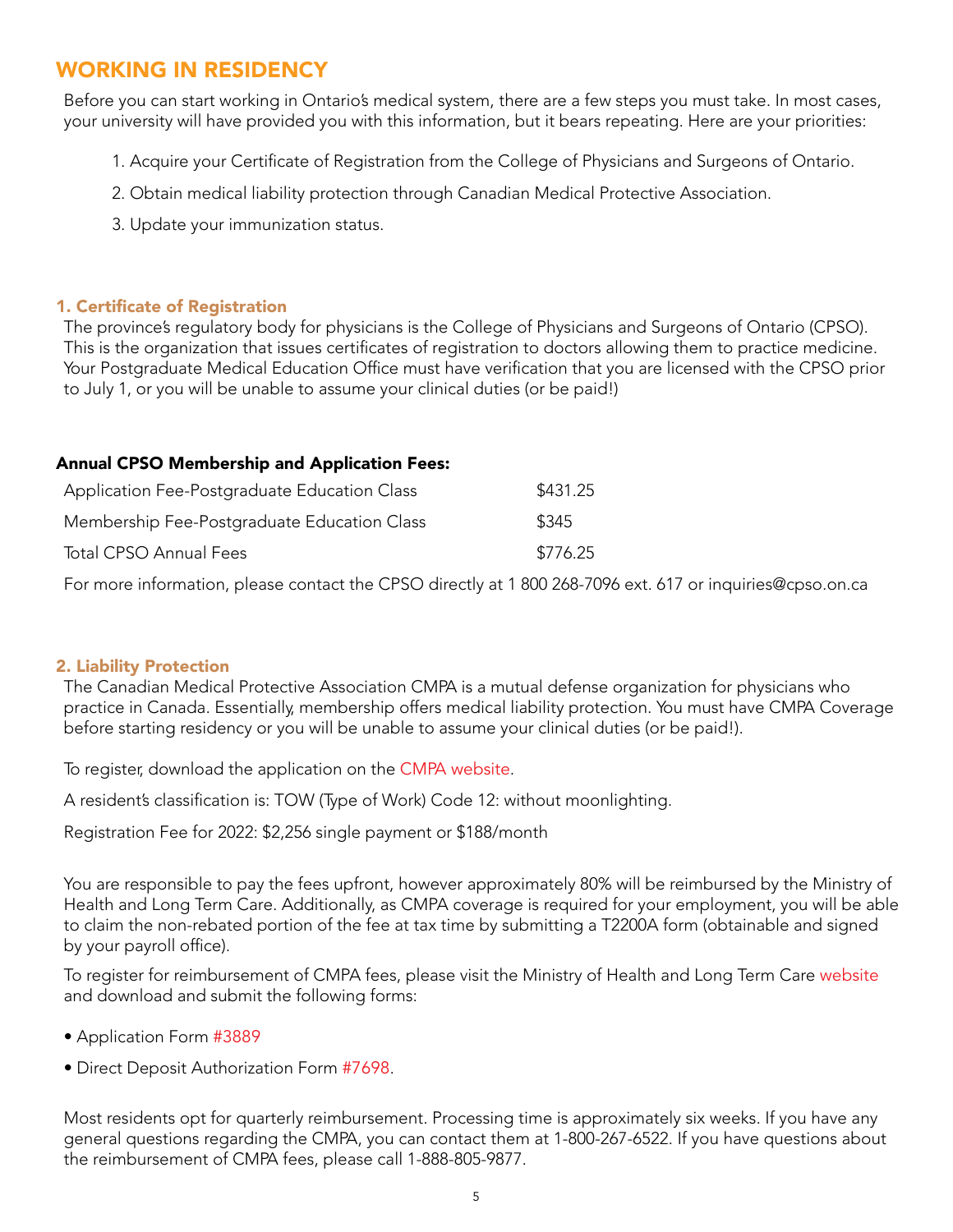### 3. Immunization Requirements

You will need to update your immunizations before you start your residency. However, requirements vary from school to school. Find your university's policy here:

[McMaster University](https://fhs.mcmaster.ca/healthscreening/postgraduate_medical_students.html)

[Northern Ontario School of Medicine](https://www.nosm.ca/wp-content/uploads/2018/05/NOSM-Learner-Immunization-Form_2015.pdf) 

[Queen's University](http://cou.on.ca/papers/immunization-policy/)

[University of Toronto](https://pg.postmd.utoronto.ca/current-trainees/before-starting-a-new-training-session/register-with-pgme-2/pgme-immunization-requirements/) 

[University of Ottawa](https://med.uottawa.ca/postgraduate/current-trainees/registration/immunization-requirements) 

[Western University](https://cou.ca/reports/cofm-immunization-policy/)

### <span id="page-7-0"></span>**SALARY AND BENEFITS**

It feels good to know you're going to be paid for doing what you love, doesn't it?

But with the pay cheque comes the need for planning. After all, there's no time like the present to start saving for the future. Jumpstart your learning with our [Resident Financial Primer](http://www.myparo.ca/financial-primer/) — a comprehensive guide to understanding your fiscal options. For more general information about your newfound source of income, read on.

### **By the Numbers**

As you learned at med school, your salary is pre-determined via a collective agreement negotiated between PARO and the Council of Academic Hospitals of Ontario. Here are the highlights of the current Collective Agreement.

You will receive an annual salary from your local pay centre and will be paid either bi-weekly or semi-monthly, based on your site.

| <b>University</b>    | Paymaster                              | <b>Pay Frequency</b> |
|----------------------|----------------------------------------|----------------------|
| Ottawa               | University of Ottawa                   | Bi-weekly            |
| Queen's              | Kingston General Hospital              | Bi-weekly            |
| Toronto              | University of Toronto Postgraduate     | Semi-monthly         |
|                      | Medical Education Office               |                      |
| NOSM (East and West) | Northern Ontario School of Medicine    | Semi-monthly         |
| Western              | London Health Sciences                 | Bi-weekly            |
| McMaster             | <b>Hamilton Health Sciences Centre</b> | Bi-weekly            |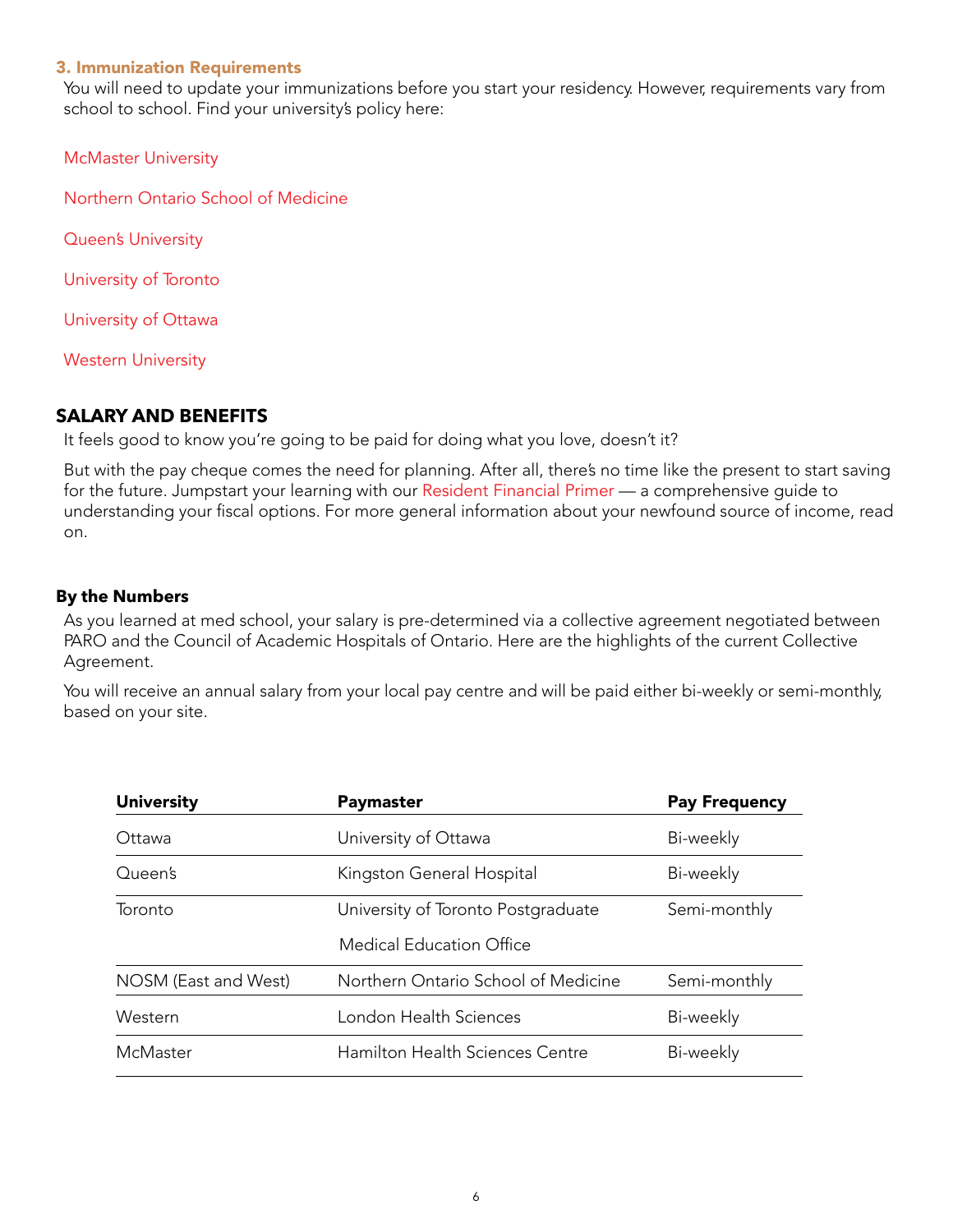| Approximate <b>Bi-weekly Income</b> for a PGY 1 Resident (26 pay periods/year): |             |  |
|---------------------------------------------------------------------------------|-------------|--|
| Annual Salary                                                                   | \$61,611.71 |  |
| Gross Bi-weekly                                                                 | \$2,369.68  |  |
| Income Tax                                                                      | \$411.48    |  |
| Canada Pension Plan                                                             | \$121.81    |  |
| Employment Insurance                                                            | \$37.44     |  |
| Long Term Disability (0.474%)                                                   | \$29.41     |  |
| PARO Dues (1.25%)                                                               | \$29.62     |  |
| <b>Net Bi-weekly Pay</b>                                                        | \$1,739.92  |  |

\_\_\_\_\_\_\_\_\_\_\_\_\_\_\_\_\_\_\_\_\_\_\_\_\_\_\_\_\_\_\_\_\_\_\_\_\_\_\_\_\_\_\_\_\_\_\_\_\_\_\_\_\_\_\_\_\_\_\_\_\_\_\_\_\_\_\_\_\_\_\_\_\_\_\_\_\_\_\_\_\_\_\_\_\_

\_\_\_\_\_\_\_\_\_\_\_\_\_\_\_\_\_\_\_\_\_\_\_\_\_\_\_\_\_\_\_\_\_\_\_\_\_\_\_\_\_\_\_\_\_\_\_\_\_\_\_\_\_\_\_\_\_\_\_\_\_\_\_\_\_\_\_\_\_\_\_\_\_\_\_\_\_\_\_\_\_\_\_\_\_

Approximate **Semi-monthly** Income for a PGY1 Resident (24 pay periods/year):

| <b>Net Semi-monthly Pay</b> | \$1,884.92  |
|-----------------------------|-------------|
| PARO Dues (1.25%)           | \$32.09     |
| Long Term Disability        | \$31.86     |
| Employment Insurance        | \$40.56     |
| Canada Pension Plan         | \$131.96    |
| Income Tax                  | \$445.77    |
| Gross Semi-monthly          | \$2,567.15  |
| Annual Salary               | \$61,661.71 |
|                             |             |

Your annual salary is outlined in the PARO-CAHO Collective Agreement Article 22.1 and is based on your PG level.

\_\_\_\_\_\_\_\_\_\_\_\_\_\_\_\_\_\_\_\_\_\_\_\_\_\_\_\_\_\_\_\_\_\_\_\_\_\_\_\_\_\_\_\_\_\_\_\_\_\_\_\_\_\_\_\_\_\_\_\_\_\_\_\_\_\_\_\_\_\_\_\_\_\_\_\_\_\_\_\_\_\_\_\_\_

| PGY1             | \$61,611.71  |
|------------------|--------------|
| PGY <sub>2</sub> | \$67,651.14  |
| PGY3             | \$72,656.03  |
| PGY4             | \$78,716.06  |
| PGY5             | \$83,697.38  |
| PGY6             | \$88,452.95  |
| PGY7             | \$91,848.99  |
| PGY8             | \$96,908.04  |
| PGY9             | \$101,967.11 |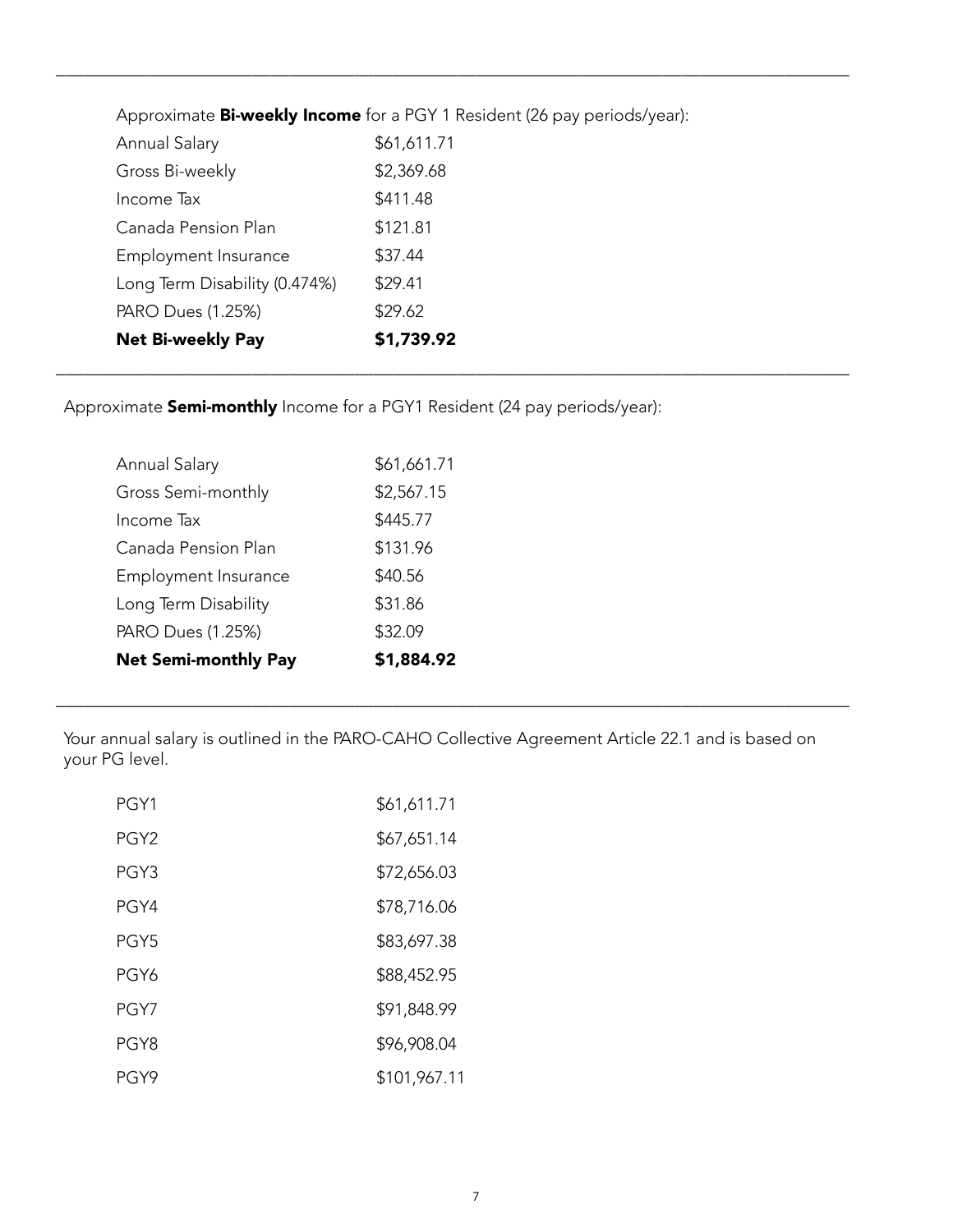### **CALL STIPENDS**

A call stipend is the remuneration received on top of your annual salary for working call. Stipends must be paid out every three months at a minimum. You can receive it either through payroll or by individual cheque.

Current call stipend amounts are:

| In-hospital                              | \$132.60 |
|------------------------------------------|----------|
| Home Call                                | \$66.30  |
| Qualifying Stipend                       | \$66.30  |
| <b>Weekend</b> call stipend amounts are: |          |
| In-hospital                              | \$145.87 |
| Home Call                                | \$72.93  |
| Qualifying Stipend                       | \$72.93  |

\*Q*ualifying shifts are only those shifts where one full hour worked on the shift occurs between midnight and 0600h. Applies only to shift-based services (e.g. Emergency Medicine) where the residents on the service have no regular clinical hours. Where a resident on this service works a qualifying shift, i.e. a shift where the resident works at least one full hour between the hours of midnight and 6am, the resident is entitled to a qualifying stipend. When a resident is strictly on a shift-based rotation (i.e. Emergency Medicine), the only call stipend applicable is the qualifying stipend.*

### **Don't Miss the Deadline**

Call stipend claims must be submitted to the person(s) designated by the hospitals to receive such claims **within 30 days following the end of the month in which the call was worked.**

### **Make a Copy**

When submitting your call stipends keep a printed record as proof.

- If submitting via fax, print a fax receipt
- If submitting via email, print a copy of the sent email
- If submitting through an online system, grab screen captures as you go

### **Shorter Periods of Call**

The Home Call Stipend rate will be paid in the following scenarios where the call does not extend beyond 11 pm:

- a) a resident works a shorter in-hospital call on either a weekday or a weekend; or
- b) where a family medicine resident works a shift on either a weekday or a weekend. For clarity, (b) applies where a family medicine resident works a shift on a weekday or weekend, after working anormal fiveday week of clinical duties.

Where a resident works 12 hours or more of in-hospital call on a weekend day, they are entitled to receive the in-hospital call stipend, unless covered by Attachment 23.8 (split 24 hour weekend call).

The In-Hospital Call Stipend rate will be paid in the following scenarios where the call extends beyond 11 pm:

- a) a resident works a shorter in hospital call on either a weekday or a weekend; or
- b) where a family medicine resident works a shift on either a weekday or a weekend.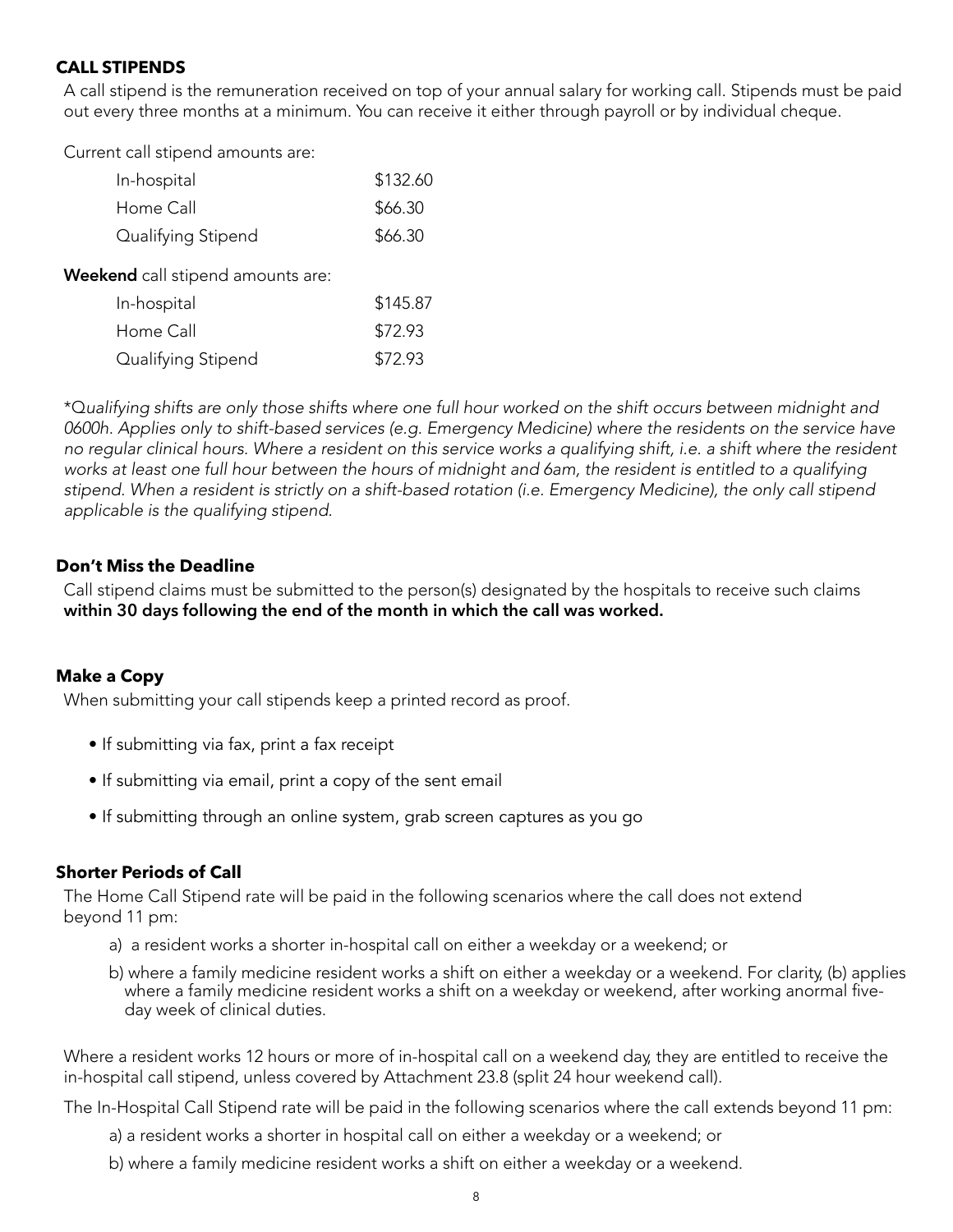For clarity, (b) applies where a family medicine resident works a shift on a weekday or weekend, after working a normal five-day week of clinical duties.

### **Shift Work & Clinics**

Where a resident is required to work a half-day of clinic or other formally scheduled duties, followed by working a regularly scheduled shift, they will receive the Home Call Stipend if the shift does not go beyond 11 pm; however they will receive the In-Hospital Call Stipend if the shift does go beyond 11 pm.

### **Rounding on Weekends**

Where residents who are not otherwise on-call are scheduled or required to round on weekends, and actually attend in-hospital for such rounding, they will be paid the Home Call Stipend.

### **Home Call Stipend Conversion**

A resident on home call that works more than four hours in-hospital during the call period, of which more than one hour is past midnight and before 6 a.m., is entitled to be paid the in-hospital call stipend.

If you have further questions about call stipend submissions, contact the [PARO Office](mailto:paro%40paroteam.ca?subject=Call%20Stipend%20Question?) or your local paymaster.

### Postgraduate Payroll and Benefit Office Contact Information

| University of Toronto      | (416) 978-6977            | pgme.payroll@utoronto.ca |
|----------------------------|---------------------------|--------------------------|
|                            |                           |                          |
| <b>Western University</b>  | (519) 685-8500 ext. 46247 | Go2hr@lhsc.on.ca         |
| <b>McMaster University</b> | (905) 521-2100 ext. 46947 | myHR@hhsc.ca             |
| University of Ottawa       | (613) 562-5800 ext. 1656  | pgmepay@uottawa.ca       |
| Queen's University         | (613) 549-6666 ext. 2365  | residents@kgh.kari.net   |
| <b>NOSM</b>                | (705) 662-7138            | ltwilley@nosm.ca         |

### **YOUR BENEFITS**

As a member of PARO, you are entitled to a variety of health and wellness benefits. These include things like life insurance, dental coverage and paramedical treatments.

You will be receiving a detailed benefits package from your respective school, but following is an overview of what you are entitled to as part of the PARO-CAHO Collective Agreement.

While PARO negotiates your extended healthcare benefits, the plan is administered by your [payro](http://www.myparo.ca/wp-content/uploads/2020/03/Benefits-FAQ-March-26-2020.pdf)ll office. For more information about extended healthcare benefits, you can refer to our Benefit FAQ **[here](https://myparo.ca/wp-content/uploads/2022/02/Extended-Healthcare-Benefits-FAQ-Nov2521-01.pdf)**. You can also refer to Article 19 of the PARO-CAHO Agreement or contact your Payroll Office or Manulife directly.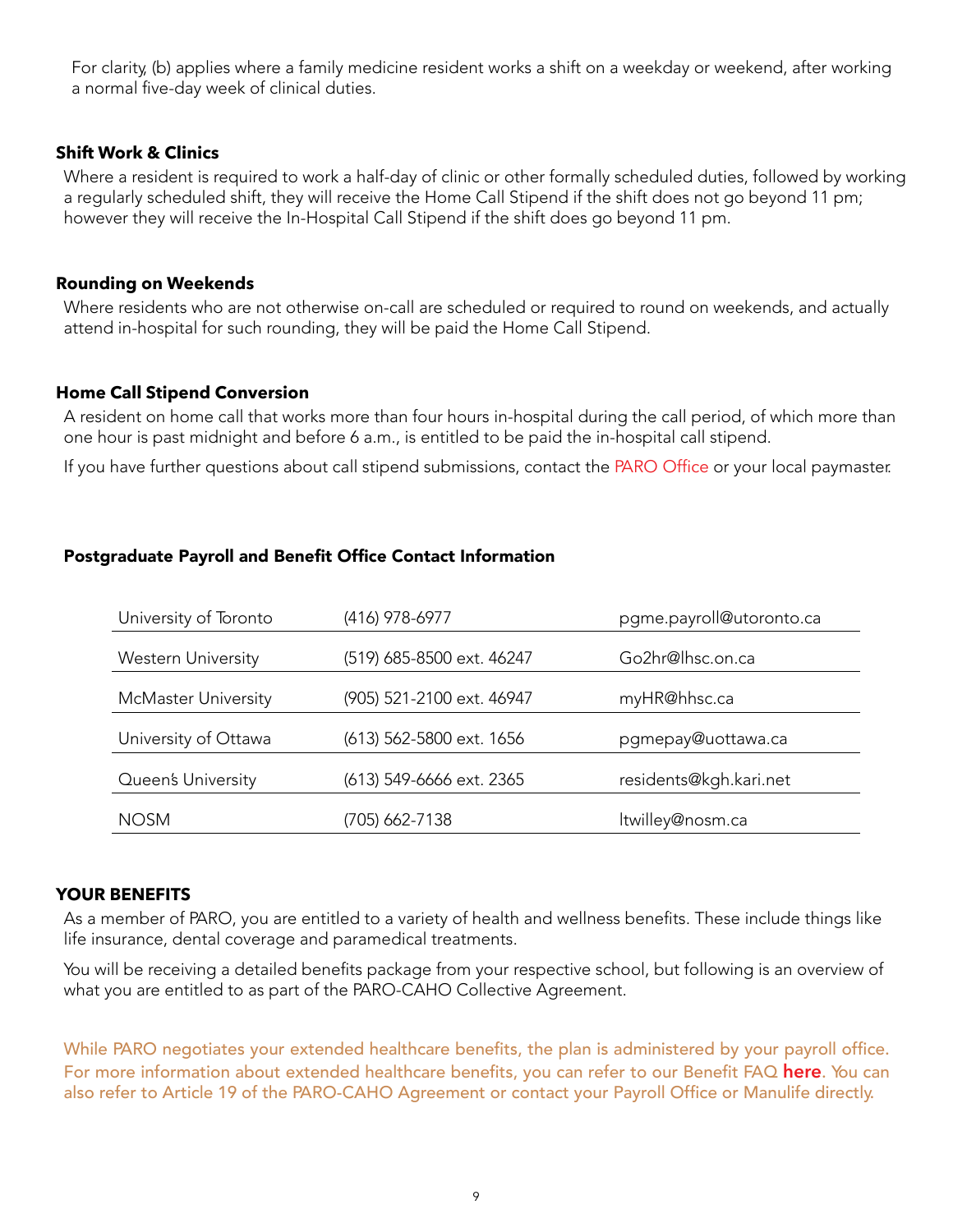### **Group Life Insurance**

Group life insurance in the amount of two times the annual earnings adjusted to the nearest \$500. Pool C residents have a fixed rate life insurance amount of \$152,000.

### **Extended Health Care**

The following paramedical practioners/treatments are covered to a maximum of \$500/year for each insured person:

- Massage Therapist
- Speech Therapist
- Physiotherapist
- Acupuncturist
- Chiropractor
- Podiatrist

Mental health treatment is covered to a maximum of \$1000 yearly. The following practitioners are covered:

- Psychologist (or social worker with master's degree)
- Psychotherapist

The following benefit changes come into effect July 1, 2022:

- Massage therapy increases to \$650 yearly
- Vision care coverage increases to \$375 every 24 months per insured person

### **Dental Coverage**

• 85% of all eligible dental expenses are covered.

### **Claiming Benefit**

How you claim you benefits, depends on the coverage provided. Here's a quick overview:

**Prescription Coverage:** You will receive a drug card that can be used to obtain prescription coverage.

**Vision & Dental Coverage:** After paying for these services, claim forms can be downloaded from www[.coverme.com](http://www.coverme.com/) (You will receive a user name and password from the insurance company, within a couple of months of your arrival.) Once you fill out the form, you can mail it along with your receipts for reimbursement.

### **Occupational Health Coverage**

Residents are entitled to receive access to and coverage for occupational health services on the same levels as other hospital employee groups.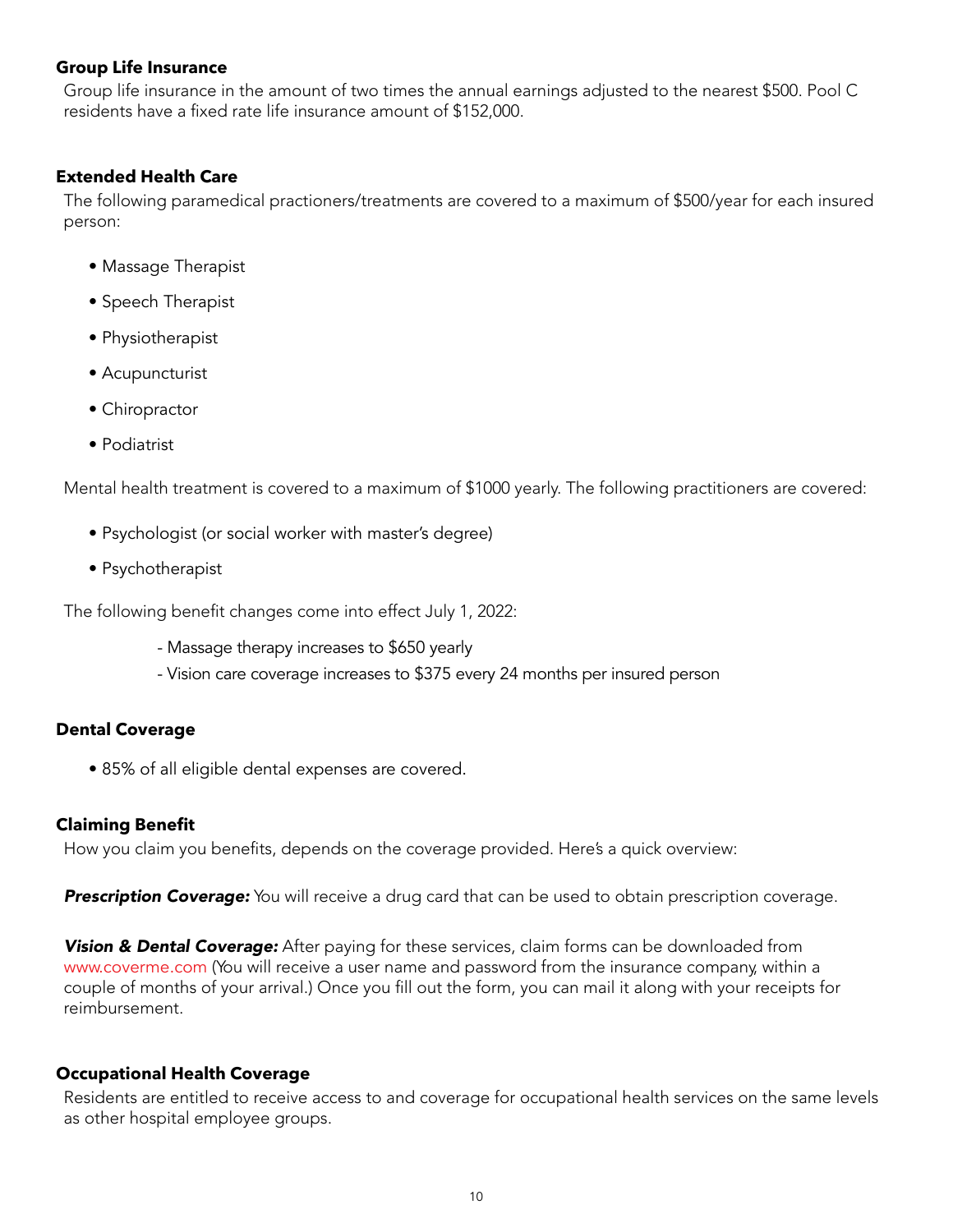### **Hospital Stay Accommodation**

There is no provision for hospital accommodation charges for stays within Ontario beyond what is normally provided through the Ontario Health Insurance Plan.

There are two exceptions for this:

The hospitals will amend the hospital accommodation coverage to provide private coverage for addiction and eating disorders.

### **LONG TERM DISABILITY**

It's not something anyone wants to think about, but long-term disability (LTD) insurance is something everyone needs to plan for — especially if you choose to work as a self-employed physician after residency. Income protection is a key part of a successful financial plan.

### **LTD as a resident**

As a resident, your income protection is provided in two parts. Should you become totally disabled and unable to perform the duties of your regular occupation, your salary will be continued until the earlier of:

- a) The end of your contract year in most cases, (the contract year runs from July 1 to June 30 of the following year); or,
- b) 26 weeks.

Before salary continuation has ended, you will complete an application for the LTD plan that pays 70% of your basic salary, subject to certain reductions, up to age 65 so long as you remain totally disabled. It is part of the Collective Agreement that all residents be covered under this plan and no medical evidence is required to obtain the coverage. Benefits are tax-free and there is also a Cost of Living Benefit, which will increase your monthly benefits by the lesser of 4% or the change in the Consumer Price Index on an annual basis in the event you are disabled for more than a year. If you also carry Ontario Medical Association (OMA) disability insurance coverage, it will be payable in addition to any benefits received under your group plan.

During the salary continuation period and the first 12 months of disability, you will be considered to be totally disabled if you are unable to perform all of the duties of your regular occupation. Thereafter, you will be considered to be totally disabled if you cannot perform the duties of any occupation for which you may become suitably fitted by training, education or experience.

### **Advanced Cardiac Life Support (ACLS)**

Residents will be provided with an Advanced Cardiac Life Support course, or equivalent, free of charge. Please refer any questions to your Post Graduate Medical Education Office.

### **SPECIAL OFFERS FOR PARO MEMBERS**

Your PARO membership offers you access to discounted offers from some businesses including [Skyscape](http://www.skyscape.com/smartrain/smartraindb.aspx?data=kXjoKSSsH8NX9bVQHwgVDkil3HGvUPnDoZSwQKg530XCrM%2bL9bzSlOdWCJtwWCY1&WT.mc_id=55532) for point-of-care medical resources for your mobile device.

Please note these opportunities are simply to provide a service of better pricing on items that are useful to residents. PARO does not profit from any sales or service. We encourage you to explore all marketplace options.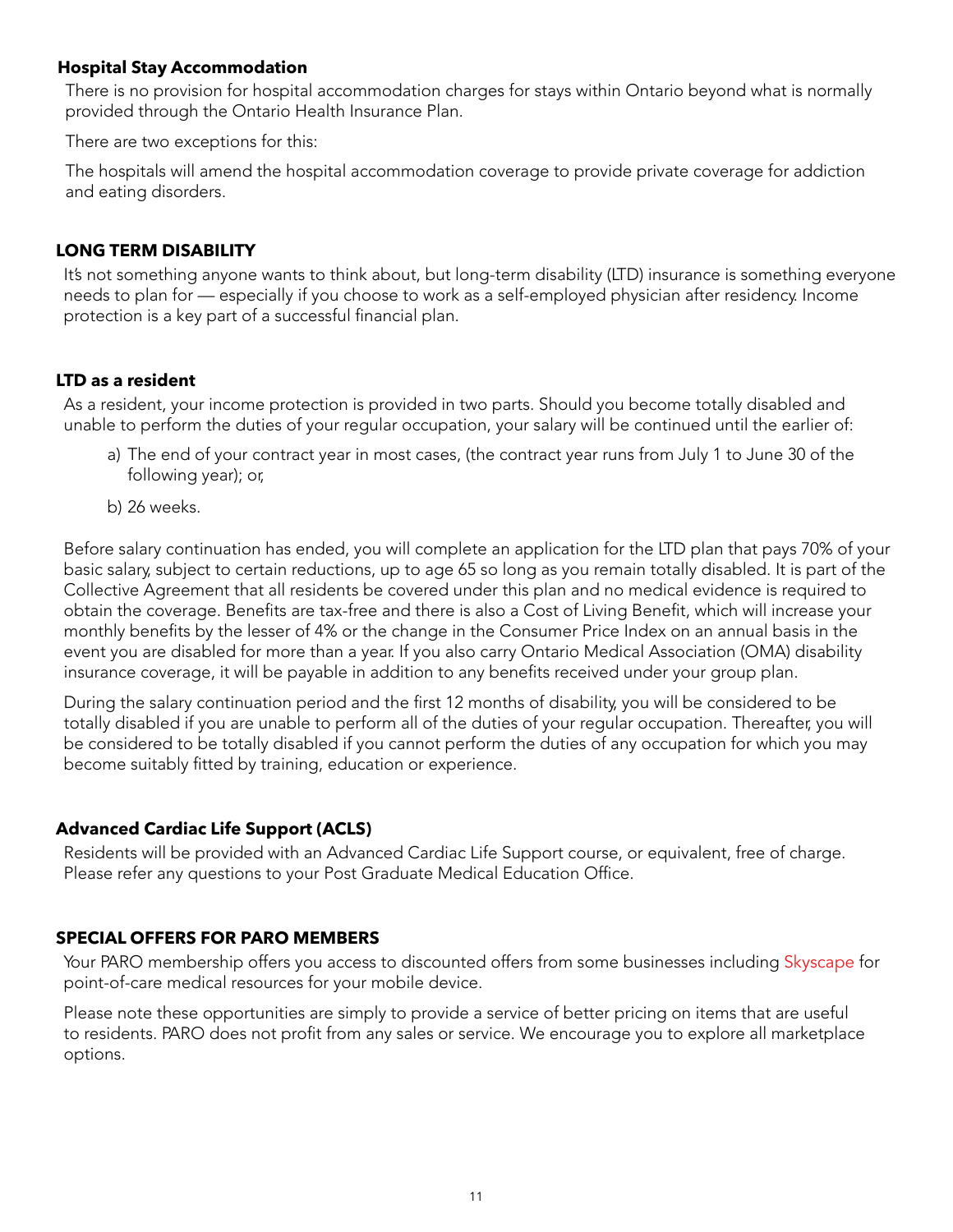### <span id="page-13-0"></span>**PROFESSIONAL MEMBERSHIPS**

This is a good time to consider joining a medical association or two. It's not mandatory but often recommended, for a variety of reasons.

Professional memberships offer a number of perks like free journal subscriptions, financial planning advice and travel discounts. However, the biggest benefit is the chance to network with other professionals. Getting to know your colleagues early on offers you the chance to build a good base of support that can be useful as you move through residency and transition into practice.

Once you start your Ontario residency, these are the memberships open to you:

**Ontario Medical Association:** \$155

**Canadian Medical Association:** Free for residents

**Royal College of Physicians and Surgeons of Canada:** Free for residents

**College of Family Physicians of Canada:** PGY1-free; PGY2 & 3-\$102

### **Ontario Medical Association**

The Ontario Medical Association is the voice of the medical profession in Ontario, championing the interests and concerns of physicians and patients in Canada's largest province.

The OMA provides effective representation on behalf of more than 30,000 practising physicians, residents and medical students. This includes fee negotiations and related economic interests, health policy and professional advocacy, legal services, and a broad range of exclusive products and services.

Membership Benefits:

- OMA Insurance
- OMA Legal
- Physician Health Program

**To join, visit the** [OMA website](https://www.oma.org/what-we-do/membership/) **or contact them at: 1-800-268-7215 ext. 2987 or locally 416 340-2987**

### **Canadian Medical Association (CMA)**

The Canadian Medical Association is a national, voluntary association of physicians that advocates on behalf of its members and the public for access to high quality health care, and provides leadership and guidance to physicians.

As a member of the CMA, you will have access to a comprehensive range of products and services, tailored to your needs while you're a medical resident and as you transition into practice.

Membership benefits:

- world-class collection of online clinical resources
- financial, professional and personal resources
- advocacy and representation
- programs to stay connected

### **To join, visit the** [CMA website](https://www.cma.ca/resources-residents) **or contact them at: 1 888 855-2555**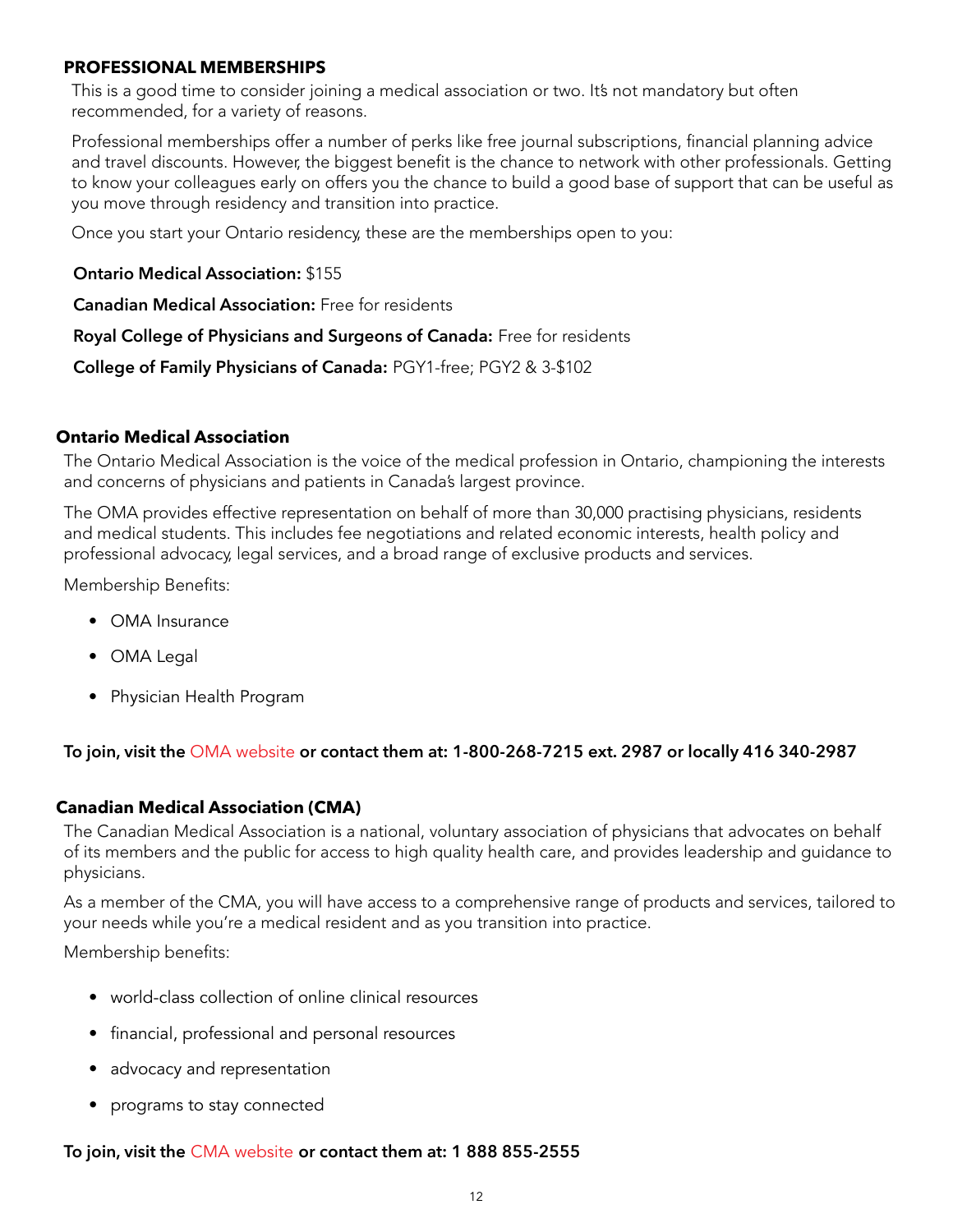### **Royal College of Physicians and Surgeons of Canada (RCPSC)**

The RCPSC is responsible for setting and maintaining the standards for postgraduate medical education, for certifying specialist physicians in Canada and for promoting their continuing education.

Membership Benefits:

- Receive timely information regarding eligibility, fees and deadlines for assessment of credentials and training
- Access resident-only awards and grants
- Get discounted rates on CanMEDS publications and learning tools.

**To join, visit the** [RCPSC website](http://www.royalcollege.ca/rcsite/membership/join-the-royal-college/become-resident-affiliate-e) **or contact them at 1-800 668-3740 or locally at 613-730-8177.**

# **College of Family Physicians of Canada (CFPC)**

Representing more than 28,000 members across the country, the College of Family Physicians of Canada (CFPC) is the professional organization responsible for establishing standards for the training, certification and lifelong education of family physicians and for advocating on behalf of the specialty of family medicine, family physicians and their patients. The CFPC accredits postgraduate family medicine training in Canada's 17 medical schools. It's worth noting that membership is a requirement for residents to sit the CFPC Certification in Family Medicine exam.

Membership Benefits:

- Advocacy and policy development of behalf of members with governments, other health-care associations and key decision makers to represent the needs and interest of family physicians
- Member discounts on products and services

### **To join, visit the** [CFPC website](https://cfpc.ca/en/member-services/for-residents) **or contact them locally at: 905-629-0900 or toll free at 1 800 387-6197 Ext. 423**

# SPECIALTY BASED ASSOCIATIONS

The following specialty based associations have Resident Sections and/or Resident resources:

[Canadian Association of Emergency Physicians](http://www.caep.ca/)  [Society of Obstetricians and Gynecologists of Canada](https://sogc.org/) [Canadian Society of Internal Medicine](http://csim.ca/)  [Canadian Society of Plastic Surgeons](http://plasticsurgery.ca/)  [Canadian Association of General Surgeons](https://cags-accg.ca/)  [Canadian Anesthesiologists' Society](http://www.cas.ca/English/Home.aspx)  [Canadian Association of Radiologists](https://car.ca/)  [Canadian Dermatology Association](https://dermatology.ca/)  [Canadian Ophthalmological Society](http://www.cos-sco.ca/) [Canadian Society of Otolaryngology](https://www.entcanada.org/)  [Canadian Association of Pathologists](http://cap-acp.org/)  [Canadian Cardiovascular Society](http://www.ccs.ca/en/)  [Canadian Society of Nuclear Medicine](https://canm-acmn.ca/)  [Canadian Psychiatric Association](https://www.cpa-apc.org/)  [Canadian Pediatrics Society](www.cps.ca)  [Canadian Orthopedic Association](http://coa-aco.org/)